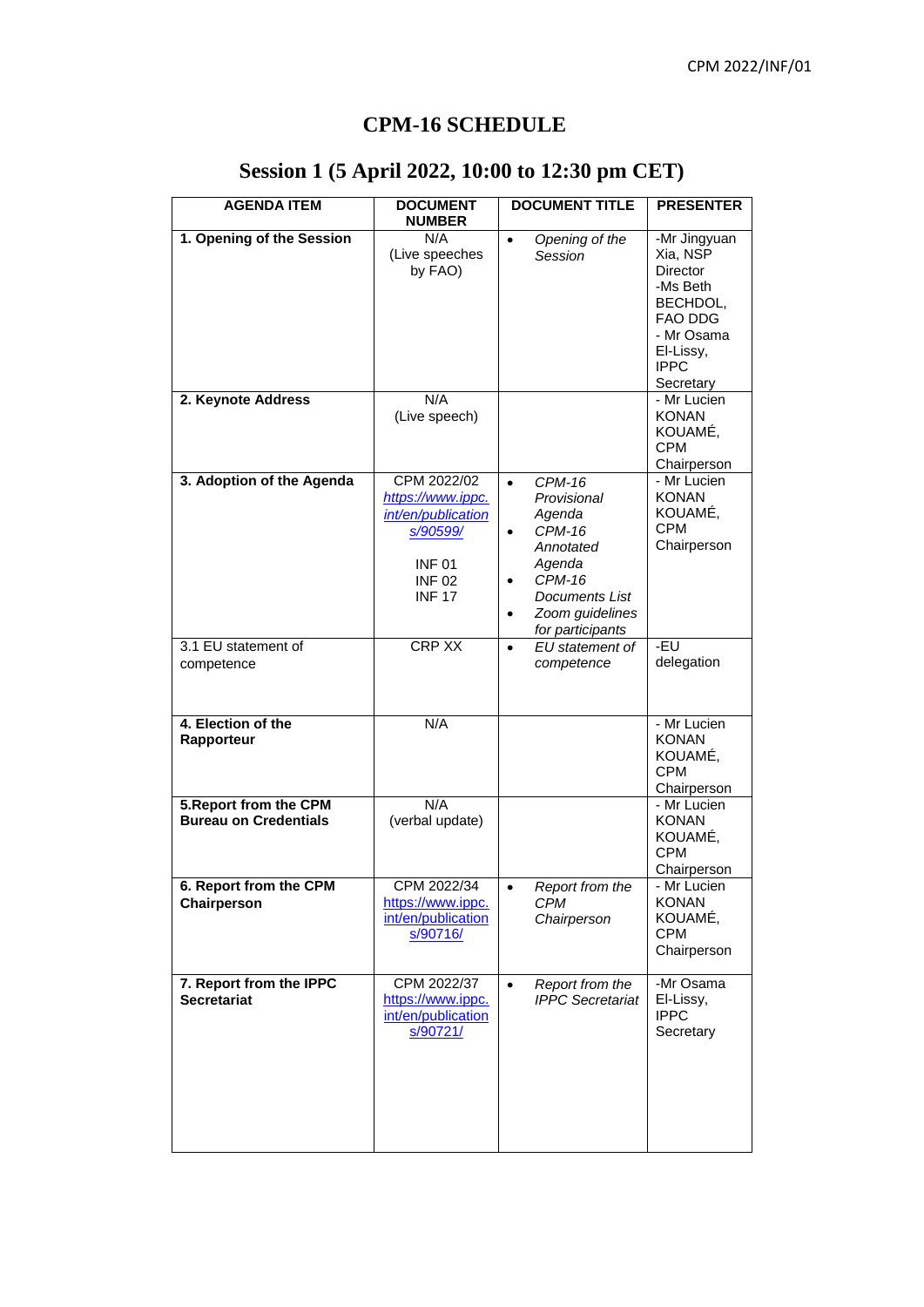| 8.1 Report from Strategic<br><b>Planning Group</b>                                                                                                           | CPM 2022/17<br>https://www.ippc.<br>int/en/publication<br>s/90662/                                                                                     | $\bullet$ | <b>Report from</b><br>Strategic<br><b>Planning Group</b><br>- Summary 2021<br>Strategic<br><b>Planning Group</b><br>Report                                                                            | -Mr John<br>GREIFER,<br>SPG Vice-<br>Chairperson                                         |
|--------------------------------------------------------------------------------------------------------------------------------------------------------------|--------------------------------------------------------------------------------------------------------------------------------------------------------|-----------|-------------------------------------------------------------------------------------------------------------------------------------------------------------------------------------------------------|------------------------------------------------------------------------------------------|
| 8.2 CPM authorization for the<br>CPM Bureau to operate on its<br>behalf until CPM-17, 2023                                                                   | CPM 2022/19<br>https://www.ippc.<br>int/en/publication<br>s/90670/                                                                                     | $\bullet$ | <b>CPM</b><br>authorization for<br>the CPM Bureau<br>to operate on its<br>behalf during<br>2022 - Role of<br>the CPM Bureau<br>and IPPC<br>Secretariat<br>during times of<br>emergencies or<br>crises | - Mr Lucien<br><b>KONAN</b><br>KOUAMÉ,<br><b>CPM</b><br>Chairperson                      |
| 8.3 Framework for standards<br>and implementation                                                                                                            | CPM 2022/09<br>https://www.ippc.<br>int/en/publication<br>s/90631/                                                                                     | $\bullet$ | Endorsement of<br>updated<br>Framework for<br>standards and<br>implementation<br>(annex in EN<br>only)                                                                                                | - Ms Natsumi<br>YAMADA,<br><b>IPPC</b><br>Secretariat                                    |
| 8.4 IPPC Dispute Settlement<br>Procedures revision                                                                                                           | CPM 2022/05<br>https://www.ippc.<br>int/en/publication<br>s/90601/<br><b>CPM</b><br>2022/INF/19<br>https://www.ippc.<br>int/en/publication<br>s/90934/ | $\bullet$ | Revision of<br><b>IPPC Dispute</b><br><b>Settlement</b><br>Procedures<br>presented for<br>adoption                                                                                                    | - Ms Sarah<br>BRUNEL,<br><b>IPPC</b><br>Secretariat<br>- Ms Marta<br>Pardo, FAO<br>legal |
| 8.5 The IPPC Secretariat and<br>One Health                                                                                                                   | CPM 2022/13<br>https://www.ippc.<br>int/en/publication<br>s/90658/                                                                                     | $\bullet$ | Update on<br>relevant IPPC<br>activities and<br>One Health                                                                                                                                            | - Ms Sarah<br>BRUNEL,<br><b>IPPC</b><br>Secretariat                                      |
| 8.6 Adoption of the revision of<br>the Implementation and<br><b>Capacity Development</b><br><b>Committee Terms of</b><br>Reference and Rules of<br>Procedure | CPM 2022/04<br>https://www.ippc.<br>int/en/publication<br>s/90600/                                                                                     | $\bullet$ | Implementation<br>and Capacity<br>Development<br>Committee<br>Terms of<br>Reference and<br>Rules of<br>Procedure-<br>Revision<br>presented for<br>adoption                                            | -Ms Sarah<br>BRUNEL,<br><b>IPPC</b><br>Secretariat                                       |
| 8.7 Recommendations from<br>the Task Force on Topics<br>from the IPPC 2021 Call for<br>Topics: Standards and<br>Implementation                               | CPM 2022/27<br>https://www.ippc.<br>int/en/publication<br>s/90677/                                                                                     | $\bullet$ | Task Force on<br>Topics (TFT)<br>recommendation<br>s to CPM-16<br>from the 2021<br>Call for Topics<br>submissions                                                                                     | Steve COTE,<br>acting TFT<br>Chairperson                                                 |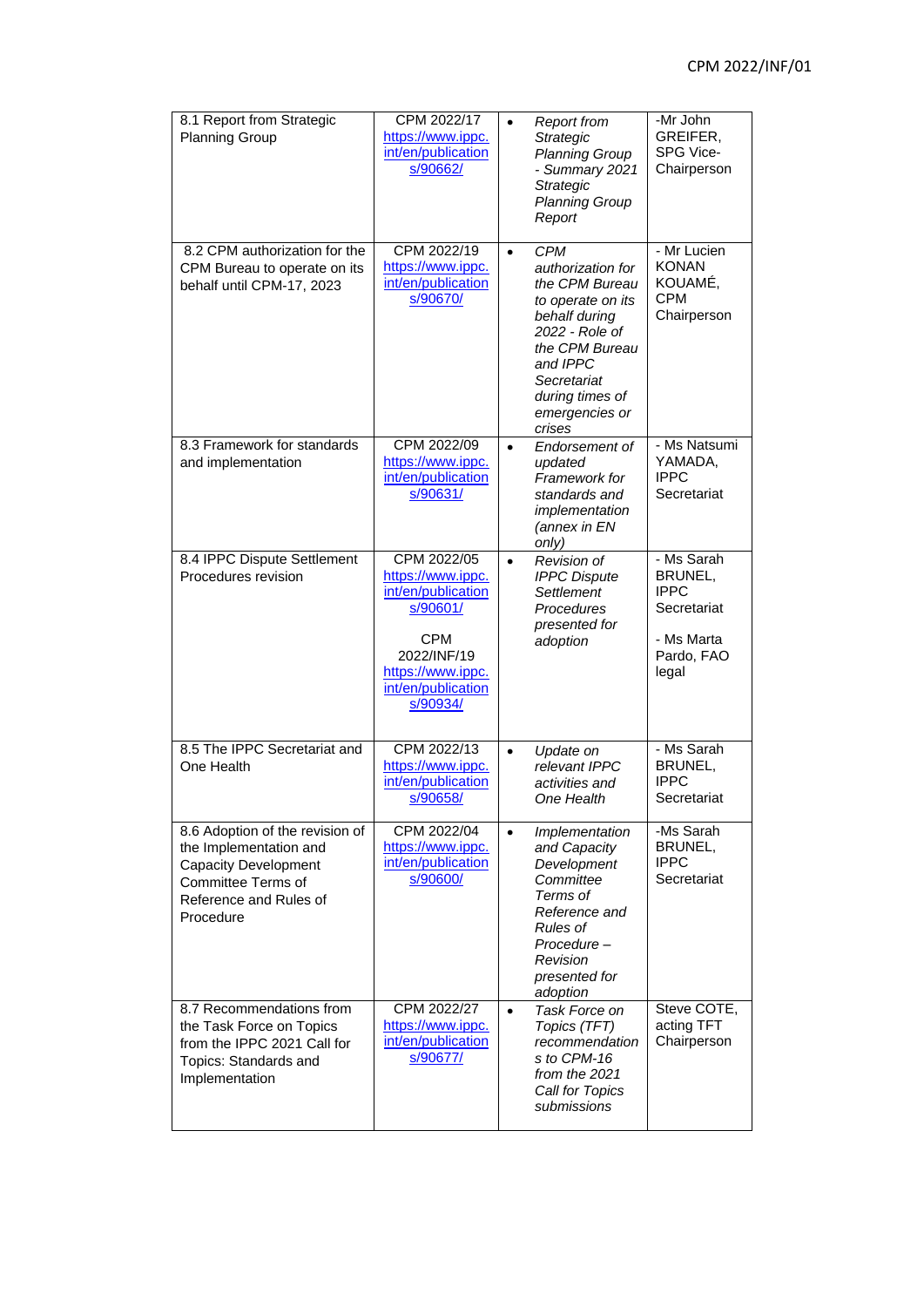| <b>AGENDA ITEM</b>                                                                                                 | <b>DOCUMENT</b><br><b>NUMBER</b>                                                                                                                       | <b>DOCUMENT TITLE</b>                                                                                                | <b>PRESENTER</b>                                        |
|--------------------------------------------------------------------------------------------------------------------|--------------------------------------------------------------------------------------------------------------------------------------------------------|----------------------------------------------------------------------------------------------------------------------|---------------------------------------------------------|
| 8.8.1 Recommendations<br>and report from the CPM<br>Focus Group on Pest<br>Outbreaks Alert and<br>Response Systems | CPM 2022/36<br>https://www.ippc<br>.int/en/publicatio<br>ns/90720/<br><b>CPM</b><br>2022/INF/22<br>https://www.ippc<br>.int/en/publicatio<br>ns/90948/ | Recommendations and<br>report from the CPM Focus<br>Group on Pest Outbreaks<br>Alert and Response<br><b>Systems</b>  | Ms Mirelle<br>Marcotte,<br>Chairperson<br>of the FG     |
| 8.8.2 Update from the CPM<br>Focus Group:<br>Implementation of the IPPC<br>Strategic Framework 2020-<br>2030       | CPM 2022/35<br>https://www.ippc<br>.int/en/publicatio<br>ns/90719/                                                                                     | Update on activities from<br>the CPM Focus Group:<br>Implementation of the IPPC<br>Strategic Framework 2020-<br>2030 | Mr Peter<br>Thomson,<br>Chairperson<br>of the FG        |
| 8.8.3 Update from the CPM<br>Focus Group: Climate<br>Change and Phytosanitary<br>issues                            | CPM 2022/14<br>https://www.ippc<br>.int/en/publicatio<br>ns/90659/                                                                                     | Update on activities from<br>the CPM Focus Group:<br>Climate Change and<br>Phytosanitary issues                      | Mr Chris<br>Dale,<br>Chairperson<br>of the FG           |
| 8.8.4 Update from the CPM<br>Focus Group:<br>Communications                                                        | CPM 2022/39<br>https://www.ippc<br>.int/en/publicatio<br>ns/90738/                                                                                     | Update on activities from<br>the CPM Focus Group:<br>Communications                                                  | Lihong Zhu,<br>Chairperson<br>of the FG                 |
| 8.8.5 Update from the CPM<br>Focus Group on<br>Sustainable Funding for the<br>IPPC ePhyto Solution                 | N/A<br>Verbal                                                                                                                                          |                                                                                                                      | - Mr Craig<br>Fedchock,<br><b>IPPC</b><br>Secretariat   |
| 8.8.6 Proposed<br>establishment and draft<br>TOR CPM Focus Group on<br>Sea Containers                              | CPM 2022/31<br>https://www.ippc<br>.int/en/publicatio<br>ns/90713/<br><b>CPM</b><br>2022/INF/21<br>https://www.ippc<br>.int/en/publicatio<br>ns/90947/ |                                                                                                                      | - Mr Greg<br>Wolff, SCTF<br>Chairperson                 |
| 9.1 Report from Standards<br>Committee                                                                             | CPM 2022/30<br>https://www.ippc<br>.int/en/publicatio<br>ns/90696/<br>(pre-recorded<br>video)                                                          | <b>Report from Standards</b><br>$\bullet$<br>Committee                                                               | -Mr Ezequiel<br>FERRO, SC<br>Chairperson                |
| 9.2 Adoption of standards                                                                                          | CPM 2022/24<br>https://www.ippc<br>.int/en/publicatio<br>ns/90689<br>INF 16 (Japan)                                                                    | Adoption of<br>$\bullet$<br><b>International Standards</b><br>for Phytosanitary<br>Measures (ISPMs)                  | - Mr Avetik<br>NERSISYAN,<br><b>IPPC</b><br>Secretariat |

# **Session 2 (5 April 2022, 2:00 pm to 4:30 pm CET)**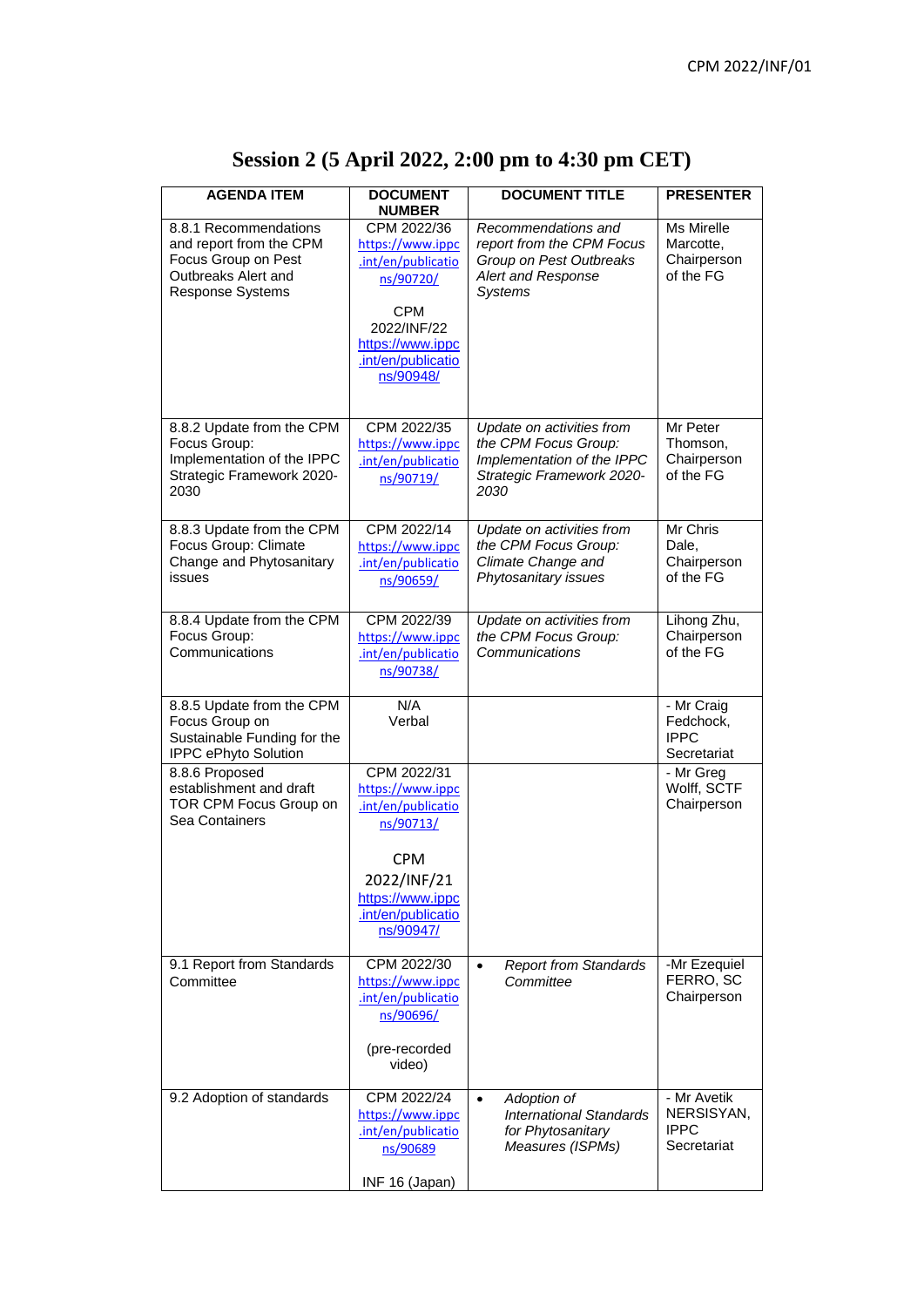| https://www.ippc            | $\bullet$     | Individual ISPMs and   |  |
|-----------------------------|---------------|------------------------|--|
|                             |               |                        |  |
| .int/en/publicatio          | Phytosanitary |                        |  |
| ns/90900/                   |               | treatments (PTs):      |  |
|                             | $\circ$       | Draft ISPM:            |  |
|                             |               | Commodity-             |  |
| <b>CPM</b>                  |               | specific               |  |
| 2022/24_01                  |               | standards for          |  |
|                             |               | phytosanitary          |  |
| https://www.ippc            |               | measures               |  |
| .int/en/publicatio          |               | $(2019 - 008)$         |  |
|                             |               | O Draft ISPM:          |  |
| ns/90704/                   |               | Audit in the           |  |
|                             |               | phytosanitary          |  |
|                             |               | context (2015-         |  |
| <b>CPM</b>                  |               | 014)                   |  |
| 2022/24_02                  |               | Draft ISPM:            |  |
|                             | $\circ$       | Focused                |  |
| https://www.ippc            |               |                        |  |
| .int/en/publicatio          |               | revision of            |  |
| ns/90706/                   |               | ISPM 12                |  |
|                             |               | (Phytosanitary         |  |
| <b>CPM</b>                  |               | certificates) in       |  |
| 2022/24_03                  |               | relation to re-        |  |
| https://www.ippc            |               | export (2015-          |  |
|                             |               | 011)                   |  |
| .int/en/publicatio          | $\circ$       | Draft 2019 and         |  |
| ns/90705/                   |               | 2020                   |  |
|                             |               | amendments to          |  |
| <b>CPM</b>                  |               | ISPM <sub>5</sub>      |  |
| 2022/24_04                  |               | (Glossary of           |  |
| https://www.ippc            |               | phytosanitary          |  |
| .int/en/publicatio          |               | terms) (1994-          |  |
| ns/90707/                   |               | 001)                   |  |
|                             | $\circ$       | Draft Annex to         |  |
| <b>CPM</b>                  |               | <b>ISPM 28:</b>        |  |
| 2022/24_05                  |               | Irradiation            |  |
| https://www.ippc            |               | treatment for          |  |
| .int/en/publicatio          |               | Tortricidae on         |  |
|                             |               | fruits (2017-          |  |
| ns/90712/                   |               | 011)                   |  |
|                             | $\circ$       | Draft Annex to         |  |
| <b>CPM</b>                  |               |                        |  |
| 2022/24_06                  |               | ISPM 28: Cold          |  |
| https://www.ippc            |               | treatment for          |  |
| .int/en/publicatio          |               | Bactrocera             |  |
| ns/90711/                   |               | zonata on              |  |
|                             |               | Citrus sinensis        |  |
| CPM 2022/24-                |               | $(2017-013)$           |  |
| $_{\circ}$ 07               |               | ○ Draft Annex to       |  |
| https://www.ippc            |               | <b>ISPM 28:</b>        |  |
| .int/en/publicatio          |               | Irradiation            |  |
| ns/90710/                   |               | treatment for          |  |
|                             |               | Zeugodacus             |  |
| CPM 2021/24-                |               | tau (2017-025)         |  |
| $\overline{\phantom{0}}$ 08 |               | $\circ$ Draft Annex to |  |
|                             |               | <b>ISPM 28:</b>        |  |
|                             |               | Irradiation            |  |
| https://www.ippc            |               | treatment for          |  |
| .int/en/publicatio          |               | <b>Sternochetus</b>    |  |
| ns/90709/                   |               | frigidus (2017-        |  |
|                             |               | 036)                   |  |
| CPM 2021/24-                |               | o Draft Annex to       |  |
| $\overline{\phantom{0}}$ 09 |               | <b>ISPM 28:</b>        |  |
|                             |               | Vapour heat -          |  |
| https://www.ippc            |               | modified               |  |
| .int/en/publicatio          |               | atmosphere             |  |
| ns/90708/                   |               | treatment for          |  |
|                             |               | C. Pomonella           |  |
|                             |               | and G. molesta         |  |
|                             |               |                        |  |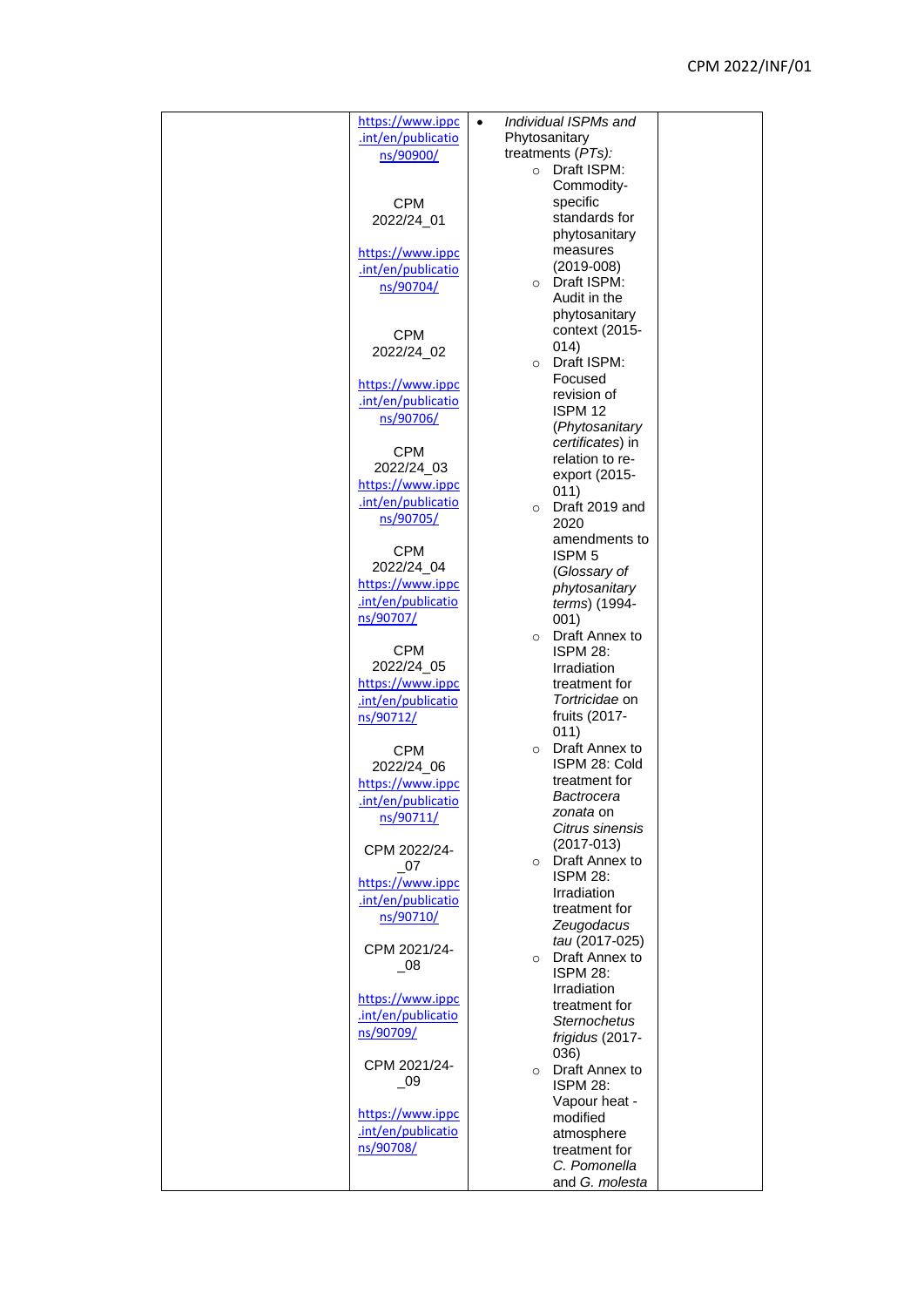|                                                                                                                                                                       |                                                                                                                                                        | on M. pumila<br>and P. persica<br>(2017-037 and<br>2017-038)                                                                                                                                      |                                                        |
|-----------------------------------------------------------------------------------------------------------------------------------------------------------------------|--------------------------------------------------------------------------------------------------------------------------------------------------------|---------------------------------------------------------------------------------------------------------------------------------------------------------------------------------------------------|--------------------------------------------------------|
| Ink amendments                                                                                                                                                        | CPM 2022/18<br>https://www.ippc<br>.int/en/publicatio<br>ns/90663/                                                                                     | Adoption of<br>$\bullet$<br><b>International Standards</b><br>for Phytosanitary<br>Measures - Ink<br>amendments to<br>adopted international<br>standards for<br>phytosanitary<br>measures (ISPMs) | -Mr Avetik<br>NERSISYAN,<br><b>IPPC</b><br>Secretariat |
| 9.3 Standards Committee<br>recommendations to the<br>CPM<br>9.3.1 Adoption of the List of<br>topics for IPPC standards                                                | CPM 2022/22<br>https://www.ippc<br>.int/en/publicatio<br>ns/90673/                                                                                     | <b>Standards</b><br>Committee<br>recommendations<br>to the CPM for the<br>adoption of the<br>List of topics for<br><b>IPPC</b> standards                                                          | -Mr Ezequiel<br>FERRO, SC<br>Chairperson               |
|                                                                                                                                                                       | (10 minutes)                                                                                                                                           |                                                                                                                                                                                                   |                                                        |
| 9.3.2 Adjustments to the<br><b>Standard Setting Process</b><br>to facilitate the<br>development of<br>phytosanitary treatments                                        | CPM 2022/21<br>https://www.ippc<br>.int/en/publicatio<br>ns/90672/                                                                                     | Adjustments to the<br>$\bullet$<br><b>Standard Setting</b><br>Process to<br>facilitate the<br>development of<br>phytosanitary<br>treatments                                                       | -Ms Janka<br>KISS, IPPC<br>Secretariat                 |
| 9.3.3 Discussions on the<br>topic "Food and other<br>humanitarian aid in<br>phytosanitary context" and<br>a proposal for the<br>establishment of a CPM<br>Focus Group | CPM 2022/23<br>https://www.ippc<br>.int/en/publicatio<br>ns/90673/<br><b>CPM</b><br>2022/INF/20<br>https://www.ippc<br>.int/en/publicatio<br>ns/90946/ | Discussions on<br>$\bullet$<br>the topic "Food<br>and other<br>humanitarian aid<br>in phytosanitary<br>context" and a<br>proposal for the<br>establishment of a<br><b>CPM Focus Group</b>         | -Ms Adriana<br>MOREIRA,<br><b>IPPC</b><br>Secretariat  |

# **Session 3 (7 April 2022, 10:00 to 12:30 pm CET)**

| <b>AGENDA ITEM</b>                                                             | <b>DOCUMENT</b><br><b>NUMBER</b>                                   | <b>DOCUMENT TITLE</b>                                    | <b>PRESENTER</b>                                                                                                                                         |
|--------------------------------------------------------------------------------|--------------------------------------------------------------------|----------------------------------------------------------|----------------------------------------------------------------------------------------------------------------------------------------------------------|
| <b>10. CPM</b><br>recommendations                                              | CPM 2022/06<br>https://www.ippc.int<br>/en/publications/906<br>15/ | CPM<br><b>Recommendations</b>                            | -Ms Adriana<br>MOREIRA,<br><b>IPPC</b><br>Secretariat<br>(floor to CPs)<br>with<br>proposals for<br>new topics for<br><b>CPM</b><br>Recommenda<br>tions) |
| 10.1 Adoption of draft CPM<br>Recommendation on<br>"Reduction of the incidence | CPM 2022/06 01                                                     | <b>CPM</b> Draft<br>Recommendations<br>"Reduction of the | -Ms Adriana<br>MOREIRA,                                                                                                                                  |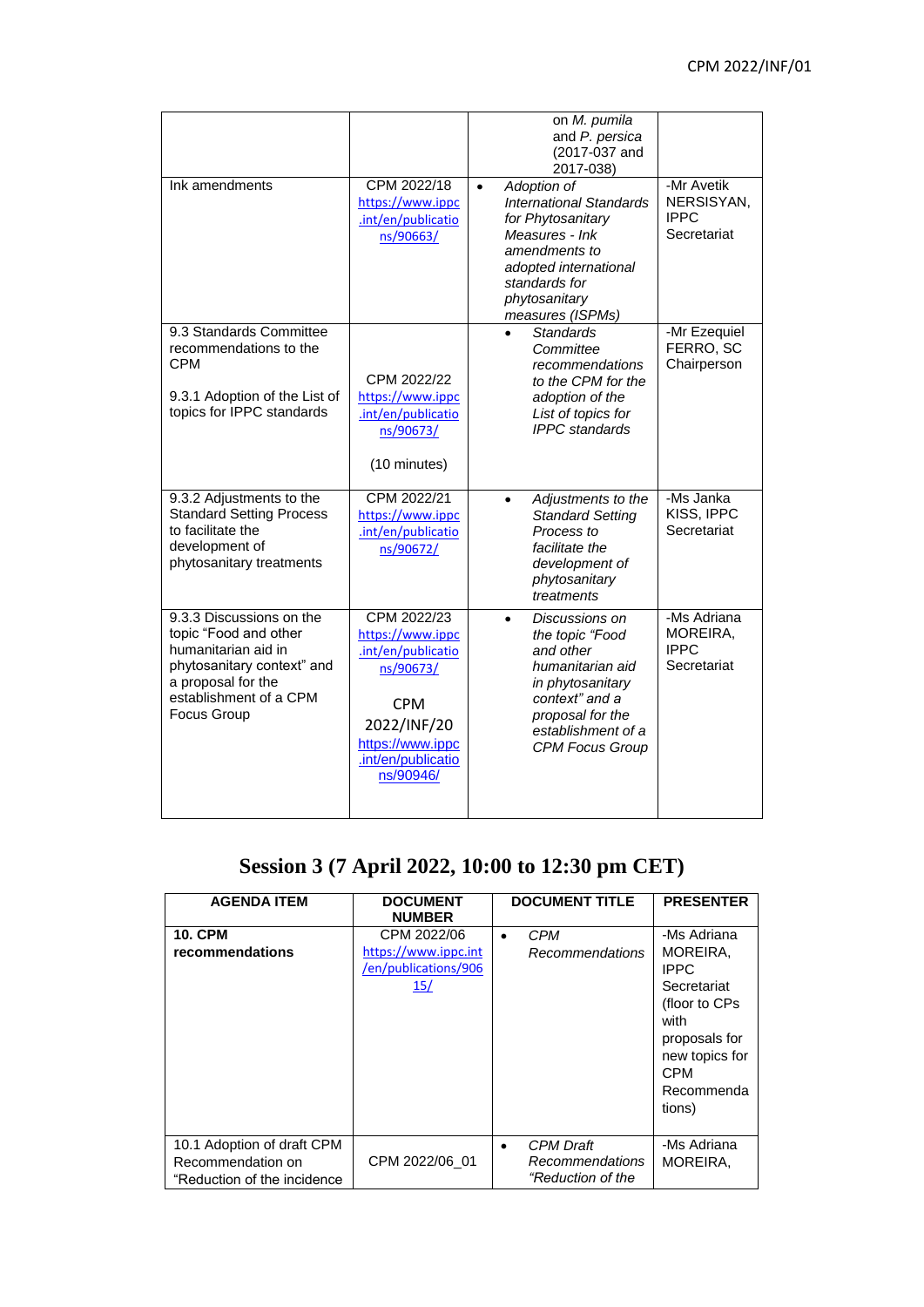| of contaminating pests<br>associated with regulated<br>and unregulated articles to<br>protect plant resources and<br>facilitate safe trade (2019-<br>002)'' | https://www.ippc.int<br>/en/publications/906<br>14/                                                      |           | incidence of<br>contaminating<br>pests associated<br>with regulated and<br>unregulated<br>articles to protect<br>plant resources<br>and facilitate safe<br>trade (2019-002) | <b>IPPC</b><br>Secretariat                          |
|-------------------------------------------------------------------------------------------------------------------------------------------------------------|----------------------------------------------------------------------------------------------------------|-----------|-----------------------------------------------------------------------------------------------------------------------------------------------------------------------------|-----------------------------------------------------|
| 11.1 Report from<br>Implementation and<br><b>Capacity Development</b><br>Committee                                                                          | CPM 2022/11<br>https://www.ippc.int<br>/en/publications/906<br>53/<br>Pre-recorded video<br>(15 minutes) | $\bullet$ | <b>Report from</b><br>Implementation<br>and Capacity<br>Development<br>Committee                                                                                            | -Mr<br>Dominque<br>PELLETIER,<br>IC<br>Chairperson  |
| 11.2 National Reporting<br>Obligations                                                                                                                      | CPM 2022/12<br>https://www.ippc.int<br>/en/publications/906<br>57/                                       | $\bullet$ | <b>National Reporting</b><br>Obligations -<br>Summary of the<br>NRO 2021<br>activities and 2022<br>work plan                                                                | - Ms Sarah<br>BRUNEL,<br><b>IPPC</b><br>Secretariat |
| 11.3 Update from the Sea<br><b>Containers Task Force</b>                                                                                                    | CPM 2022/33<br>https://www.ippc.int<br>/en/publications/907<br>18/                                       | $\bullet$ | Sea Containers<br><b>Task Force</b>                                                                                                                                         | -Mr Greg<br>WOLFF,<br>Chair of<br><b>SCTF</b>       |
| 11.4 Phytosanitary<br><b>Capacity Evaluations</b>                                                                                                           | CPM 2022/20<br>https://www.ippc.int<br>/en/publications/906<br>71/                                       | $\bullet$ | Phytosanitary<br>Capacity<br>Evaluations -<br>Activities in 2021                                                                                                            | - Ms Sarah<br>BRUNEL,<br><b>IPPC</b><br>Secretariat |
| 11.5 Implementation,<br>Review and Support<br>System                                                                                                        | CPM 2022/26<br>https://www.ippc.int<br>/en/publications/906<br>76/                                       | $\bullet$ | Implementation,<br>Review and<br>Support System -<br>Options for<br>transitioning to<br>more sustainable<br>system                                                          | - Ms Sarah<br>BRUNEL,<br><b>IPPC</b><br>Secretariat |
| 11.6 Projects managed by<br>the IPPC Secretariat                                                                                                            | CPM 2022/07<br>https://www.ippc.int<br>/en/publications/906<br>29/                                       | $\bullet$ | Projects managed<br>by the IPPC<br>Secretariat                                                                                                                              | - Ms Sarah<br>BRUNEL,<br><b>IPPC</b><br>Secretariat |
| 12.1 IPPC Secretariat<br>financial report 2021                                                                                                              | CPM 2022/40<br>https://www.ippc.int<br>/en/publications/90<br>949/<br>(15 minutes)                       |           | <b>IPPC</b> Secretariat<br>financial report<br>2021                                                                                                                         | -Mr Marko<br>BENOVIC,<br><b>IPPC</b><br>Secretariat |
| 12.2 2022 IPPC Secretariat<br>Work Plan and Budget                                                                                                          | CPM 2022/28<br>https://www.ippc.int<br>/en/publications/906<br>97/                                       |           | 2022 IPPC<br>Secretariat Work<br>Plan and Budget                                                                                                                            | -Mr Marko<br>BENOVIC,<br><b>IPPC</b><br>Secretariat |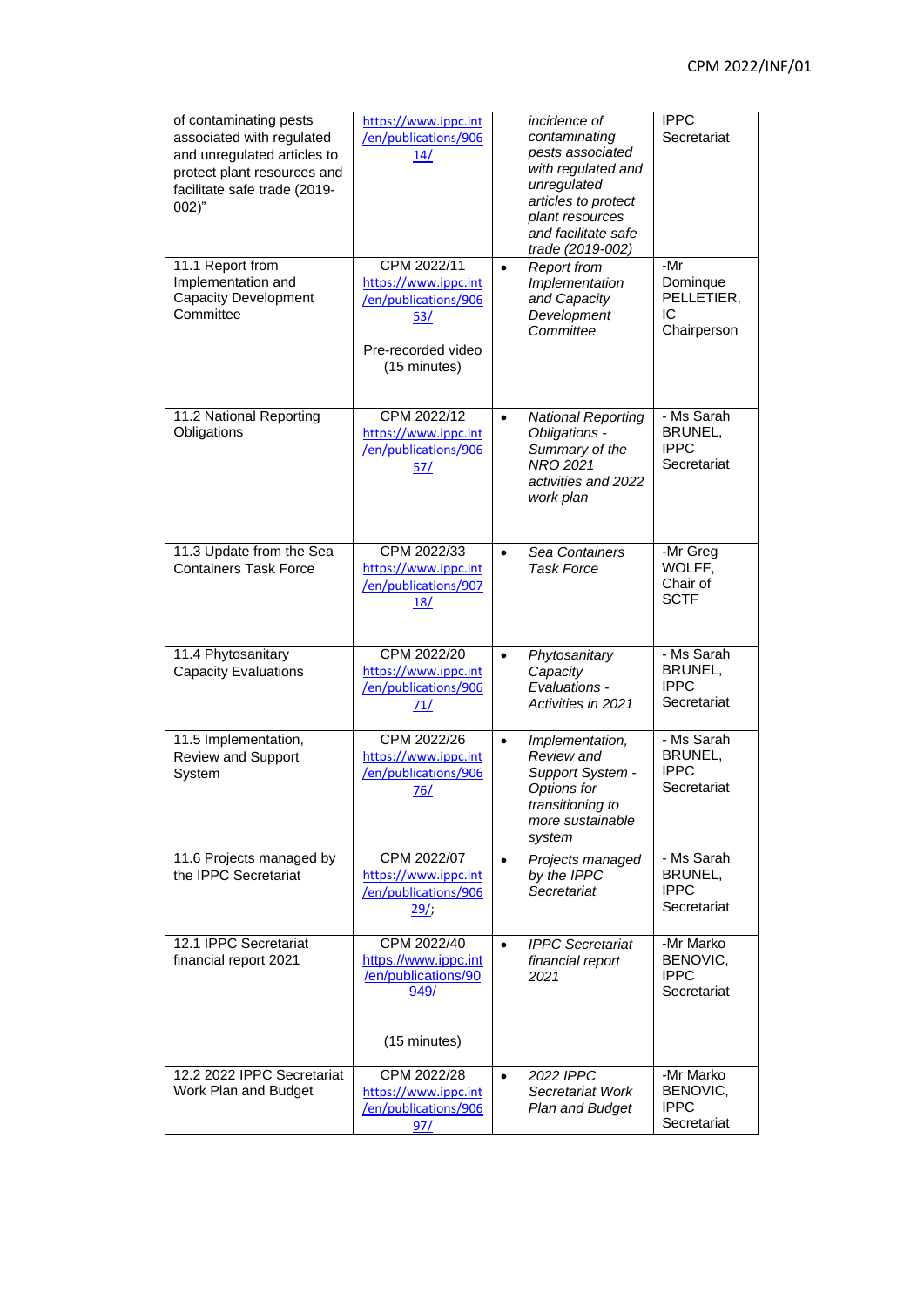| <b>AGENDA ITEM</b>                                                   | <b>DOCUMENT</b><br><b>NUMBER</b>                                                 | <b>DOCUMENT TITLE</b>                                                                      | <b>PRESENTER</b>                                      |
|----------------------------------------------------------------------|----------------------------------------------------------------------------------|--------------------------------------------------------------------------------------------|-------------------------------------------------------|
| 13 Update on the emerging<br>pests activities                        | CPM 2022/10<br>https://www.ippc<br>.int/en/publicatio<br>ns/90645/               | Update on the<br>$\bullet$<br>emerging pests<br>activities                                 | - Ms Sarah<br>BRUNEL,<br><b>IPPC</b><br>Secretariat   |
| 14 Update on ePhyto<br>activities                                    | CPM 2022/32<br>https://www.ippc<br>.int/en/publicatio<br>ns/90714/               | Update on ePhyto<br>$\bullet$<br>activities                                                | - Mr Craig<br>Fedchock,<br><b>IPPC</b><br>Secretariat |
| 15.1 Update on the first<br>International Plant Health<br>Conference | CPM 2022/15<br>https://www.ippc<br>.int/en/publicatio<br>ns/90909/               | Update on the first<br>$\bullet$<br><b>International Plant</b><br><b>Health Conference</b> | - Mr Arop<br>DENG, IPPC<br>Secretariat                |
| 15.2 Update on<br>International Day of Plant<br>Health               | CPM 2022/16<br>https://www.ippc<br>.int/en/publicatio<br>ns/90661/               | Update on<br>$\bullet$<br>International Day of<br><b>Plant Health</b>                      | - Mr Arop<br>DENG, IPPC<br>Secretariat                |
| 16.1 Update on<br>international cooperation                          | CPM 2022/29<br>https://www.ippc<br>.int/en/publicatio<br>ns/90688/               | Update on international<br>$\bullet$<br>cooperation                                        | -Mr Arop<br>DENG, IPPC<br>Secretariat                 |
| 16.2 Written reports from<br>international organizations             | <b>CPM</b><br>2022/INF/03<br>https://www.ippc<br>.int/en/publicatio<br>ns/90729/ | <b>Updates from</b><br>$\bullet$<br>international<br>organizations (INF<br>papers)         | -Mr Arop<br>DENG, IPPC<br>Secretariat<br>(PPT slide)  |
|                                                                      | CPM<br>2022/INF/04<br>https://www.ippc<br>.int/en/publicatio<br>ns/90730/        |                                                                                            |                                                       |
|                                                                      | <b>CPM</b><br>2022/INF/05<br>https://www.ippc<br>.int/en/publicatio<br>ns/90731/ |                                                                                            |                                                       |
|                                                                      | <b>CPM</b><br>2022/INF/06<br>https://www.ippc<br>.int/en/publicatio<br>ns/90732/ |                                                                                            |                                                       |
|                                                                      | <b>CPM</b><br>2022/INF/07<br>https://www.ippc<br>.int/en/publicatio<br>ns/90733/ |                                                                                            |                                                       |

# **Session 4 (7 April 2022, 2:00 pm to 4:30 pm CET)**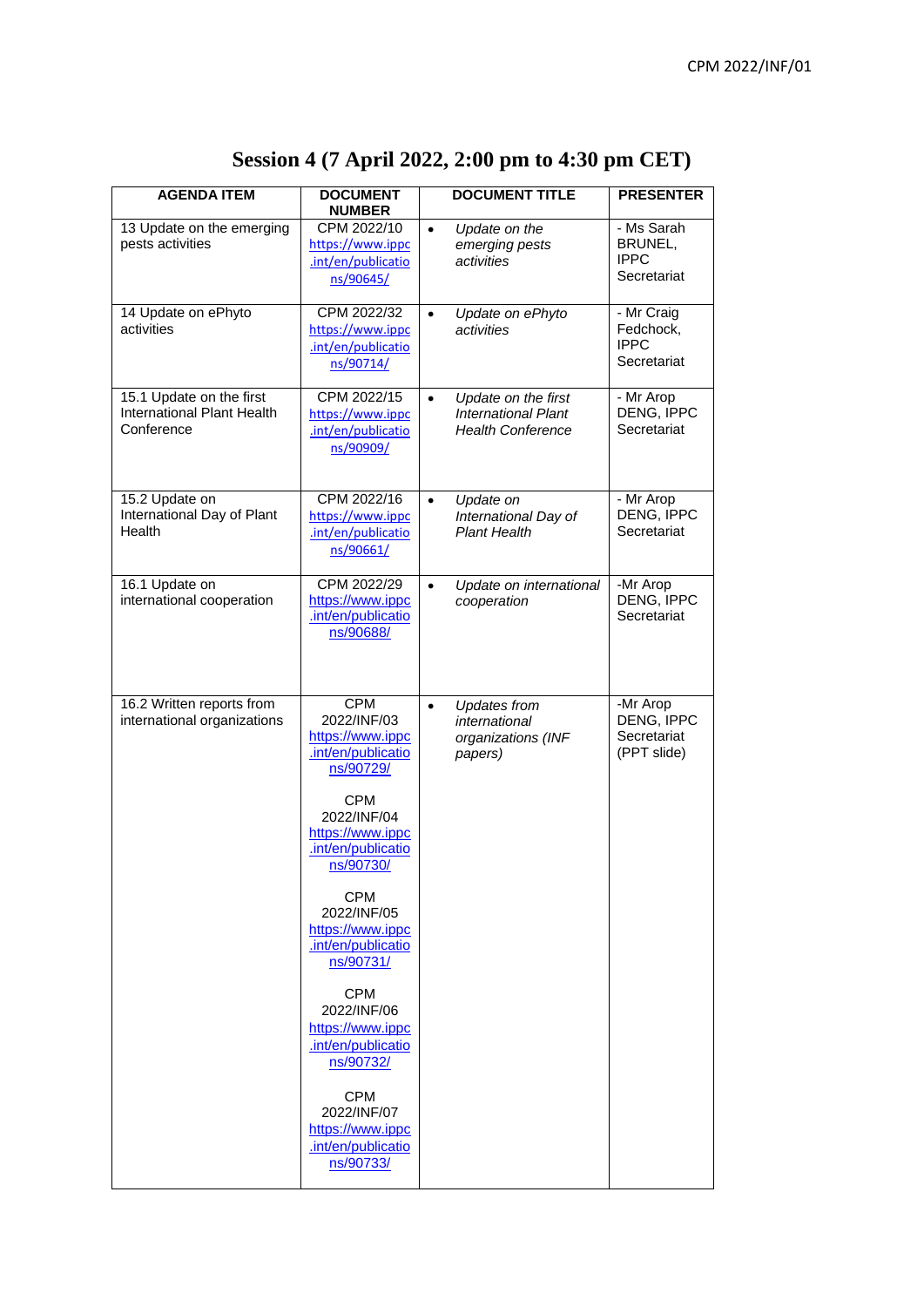|                                                                                                         | <b>CPM</b><br>2022/INF/08<br>https://www.ippc<br>.int/en/publicatio<br>ns/90734/<br><b>CPM</b><br>2022/INF/09<br>https://www.ippc<br>.int/en/publicatio<br>ns/90735/<br><b>CPM</b><br>2022/INF/10<br>https://www.ippc<br>.int/en/publicatio<br>ns/90736/<br><b>CPM</b><br>2022/INF/11<br>https://www.ippc<br>.int/en/publicatio<br>ns/90737/<br><b>CPM</b><br>2022/INF/13 |           |                                                                                                                                                          |                                                                                                                          |
|---------------------------------------------------------------------------------------------------------|---------------------------------------------------------------------------------------------------------------------------------------------------------------------------------------------------------------------------------------------------------------------------------------------------------------------------------------------------------------------------|-----------|----------------------------------------------------------------------------------------------------------------------------------------------------------|--------------------------------------------------------------------------------------------------------------------------|
|                                                                                                         | https://www.ippc<br>.int/en/publicatio<br>ns/90808/<br><b>CPM</b><br>2022/INF/14<br>https://www.ippc<br>.int/en/publicatio<br>ns/90898/<br><b>CPM</b><br>2022/INF/18<br>https://www.ippc<br>.int/en/publicatio<br>ns/90933/                                                                                                                                               |           |                                                                                                                                                          |                                                                                                                          |
| 17.1 Updates on the<br><b>Technical Cooperation</b><br>among regional plant<br>protection organizations | CPM 2022/38<br>https://www.ippc<br>.int/en/publicatio<br>ns/90722/<br><b>INF 12</b><br>https://www.ippc<br>.int/en/publicatio<br>ns/90802/<br>pre-recorded<br>video                                                                                                                                                                                                       | $\bullet$ | <b>Report from Technical</b><br>Cooperation among<br>regional plant<br>protection<br>organizations - Report<br>of the 33rd Meeting of<br><b>TC-RPPOs</b> | - Video by<br>Visoni<br>TIMOTE, TC-<br><b>RPPO</b><br>Chairperson<br>- Mr John<br>GILMORE,<br><b>IPPC</b><br>Secretariat |
| 17.2 Update from the IPPC<br>Regional Workshops                                                         | CPM 2022/03<br>https://www.ippc<br>.int/en/publicatio<br>ns/90610/                                                                                                                                                                                                                                                                                                        | $\bullet$ | Update on the 2021<br><b>IPPC Regional</b><br>Workshops                                                                                                  | - Mr Arop<br>DENG, IPPC<br>Secretariat                                                                                   |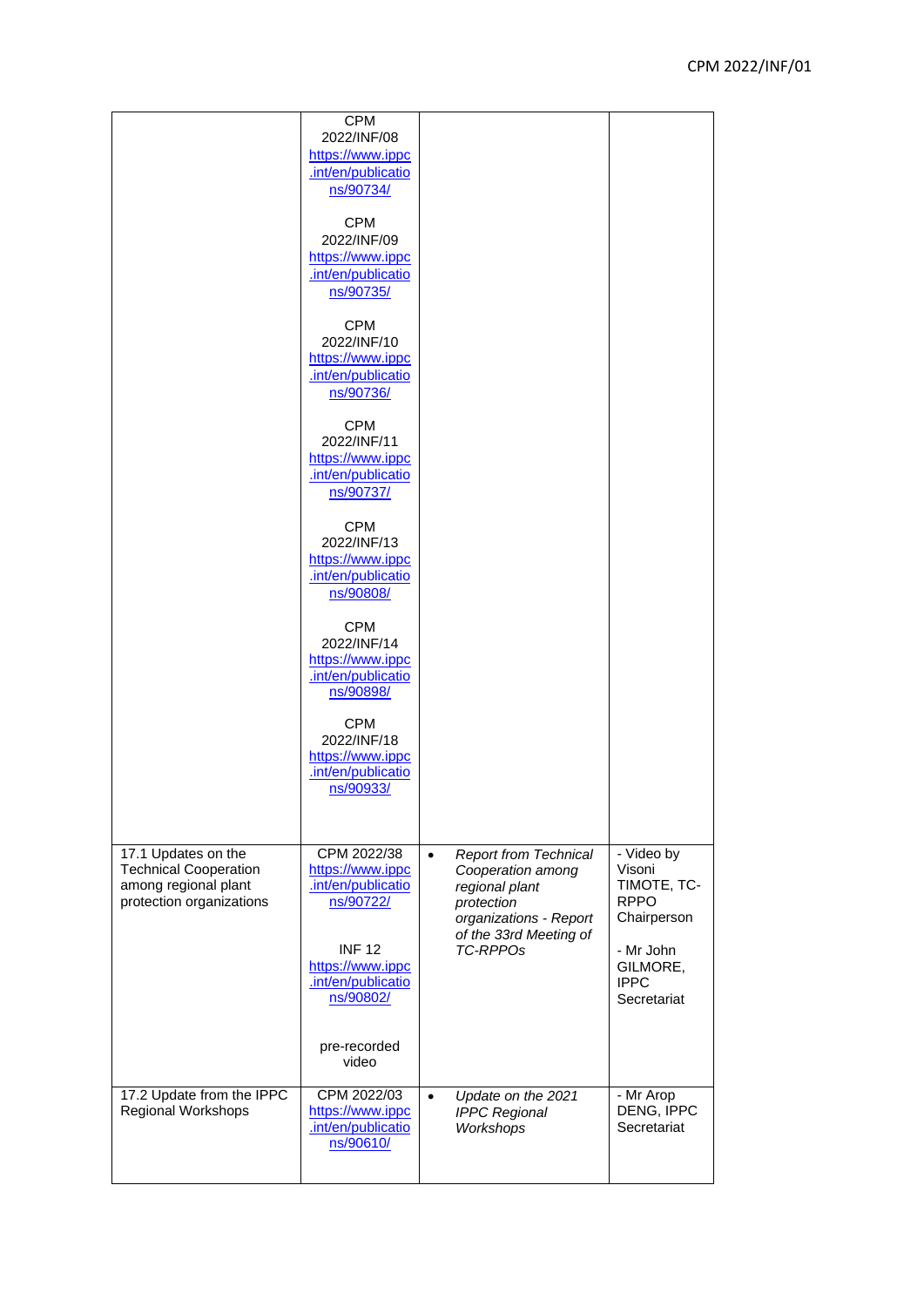| 18. Confirmation of<br>Membership and<br><b>Potential Replacements</b><br>for the CPM Bureau and<br><b>CPM Subsidiary Bodies</b><br><b>18.2 SC</b> | CRP XX<br>Link to CPM<br><b>Bureau</b><br><b>Membership</b><br>List<br><b>Link to CPM</b><br><b>Bureau</b><br>Replacement<br><b>Membership</b> | Confirmation of<br>$\bullet$<br>Membership and<br>Potential<br><b>Replacements for CPM</b><br>Subsidiary Bodies -<br><b>CPM Bureau</b><br>Confirmation of<br>$\bullet$<br>Membership and<br>Potential<br>Replacements for CPM | - Mr Lucien<br><b>KONAN</b><br>KOUAMÉ,<br><b>CPM</b><br>Chairperson<br>Mr Arop<br><b>DENG</b><br>-Mr Avetik |
|----------------------------------------------------------------------------------------------------------------------------------------------------|------------------------------------------------------------------------------------------------------------------------------------------------|-------------------------------------------------------------------------------------------------------------------------------------------------------------------------------------------------------------------------------|-------------------------------------------------------------------------------------------------------------|
|                                                                                                                                                    | List                                                                                                                                           | Subsidiary Bodies -                                                                                                                                                                                                           | NERSISYAN,                                                                                                  |
| <b>18.3 IC</b>                                                                                                                                     |                                                                                                                                                | <b>Standards Committee</b>                                                                                                                                                                                                    | <b>IPPC</b>                                                                                                 |
|                                                                                                                                                    | CPM 2022/25                                                                                                                                    | Confirmation of<br>$\bullet$                                                                                                                                                                                                  | Secretariat                                                                                                 |
|                                                                                                                                                    | https://www.ippc<br>.int/en/publicatio                                                                                                         | Membership and<br>Potential                                                                                                                                                                                                   |                                                                                                             |
|                                                                                                                                                    | ns/90675/                                                                                                                                      | Replacements for                                                                                                                                                                                                              |                                                                                                             |
|                                                                                                                                                    |                                                                                                                                                | Implementation and                                                                                                                                                                                                            | - Ms Sarah                                                                                                  |
|                                                                                                                                                    | (plus relevant                                                                                                                                 | Capacity Development<br>Committee                                                                                                                                                                                             | BRUNEL,                                                                                                     |
|                                                                                                                                                    | CRPs)                                                                                                                                          |                                                                                                                                                                                                                               | <b>IPPC</b><br>Secretariat                                                                                  |
|                                                                                                                                                    |                                                                                                                                                |                                                                                                                                                                                                                               |                                                                                                             |
| 19. Any other business                                                                                                                             | N/A                                                                                                                                            | Depending on final<br>$\bullet$<br>agenda                                                                                                                                                                                     | - Mr Lucien<br><b>KONAN</b><br>KOUAMÉ,<br><b>CPM</b><br>Chairperson                                         |
| 20. Date and Venue of the<br><b>Next Session</b>                                                                                                   | N/A                                                                                                                                            | Date and Venue to be<br>$\bullet$<br>communicated                                                                                                                                                                             | - Mr Lucien<br><b>KONAN</b><br>KOUAMÉ,<br><b>CPM</b><br>Chairperson                                         |